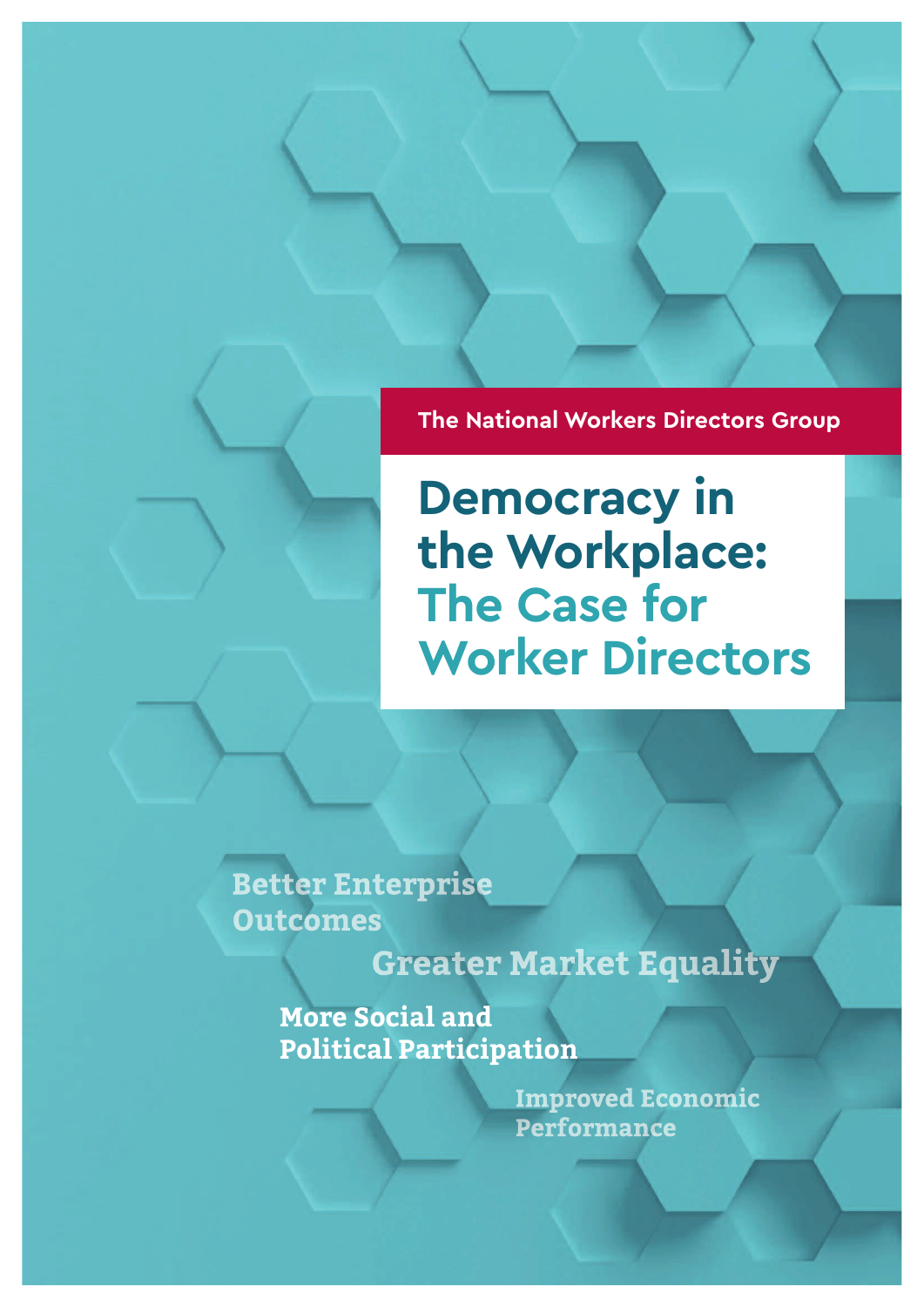Economic democracy is the single biggest challenge facing the trade union movement today – in Ireland and throughout Europe.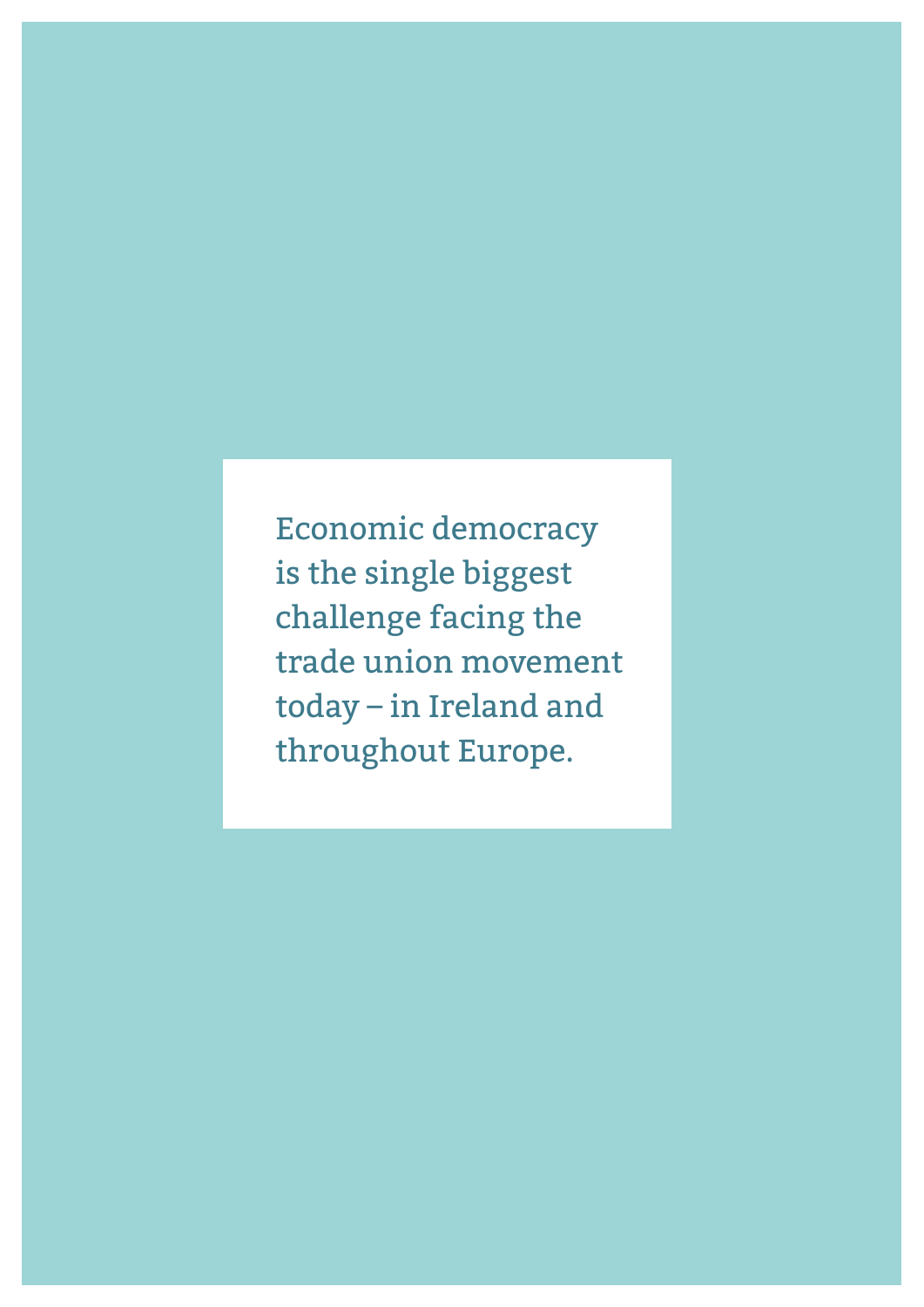#### **Raising Democratic Demands**

Demands for reform of corporate governance are growing. Market concentration, environmental abuses, share buy-backs , erosion of working conditions, growing inequality, loss of social trust: how can the workplace and business in general be organised in a better, more democratic manner? The National Workers Directors Group (NWDG) is putting forward two proposals in pursuit of enhance democracy:

(a) Extend worker directors to all public enterprises, non-commercial semi-state companies and semi-state agencies,

(b) Require private sector companies to provide a minimum number of board directors elected by the employees, starting with large companies.

Stakeholder democracy provides a means to implement these proposals. It treats all stakeholders in a company as equal participants in its decision-making process. The most important stakeholders are employees, shareholders, management and the State; other stakeholders include creditors, suppliers and the community.

There is no 'one-size-fits-all'. There is no single delivery mechanism. Each sector, each company, will require solutions and strategies designed for their specific conditions. However, there is one indispensable foundation upon which all democratic structures are built - Collective Bargaining.

## **Collective bargaining**

There is no workplace democracy without the right of employees to bargain collectively with their employers. This is the first rung on the workplace democracy ladder. In Ireland, uniquely among EU countries, employees do not have this right in law. Even liberal economies such as the UK and the US have statutory rights to collective bargaining.

Collective bargaining alters the power relationship between stakeholders within the workplace. Currently, employers can bargain collectively (e.g. shareholders bargain collectively with all other stakeholders through management) but in Ireland they deny this same right to employees. Only 15 percent of Irish private sector workers are covered by collective agreements.

The statutory right to collective bargaining would correct that inequality and put the main stakeholders on a more level playing pitch.

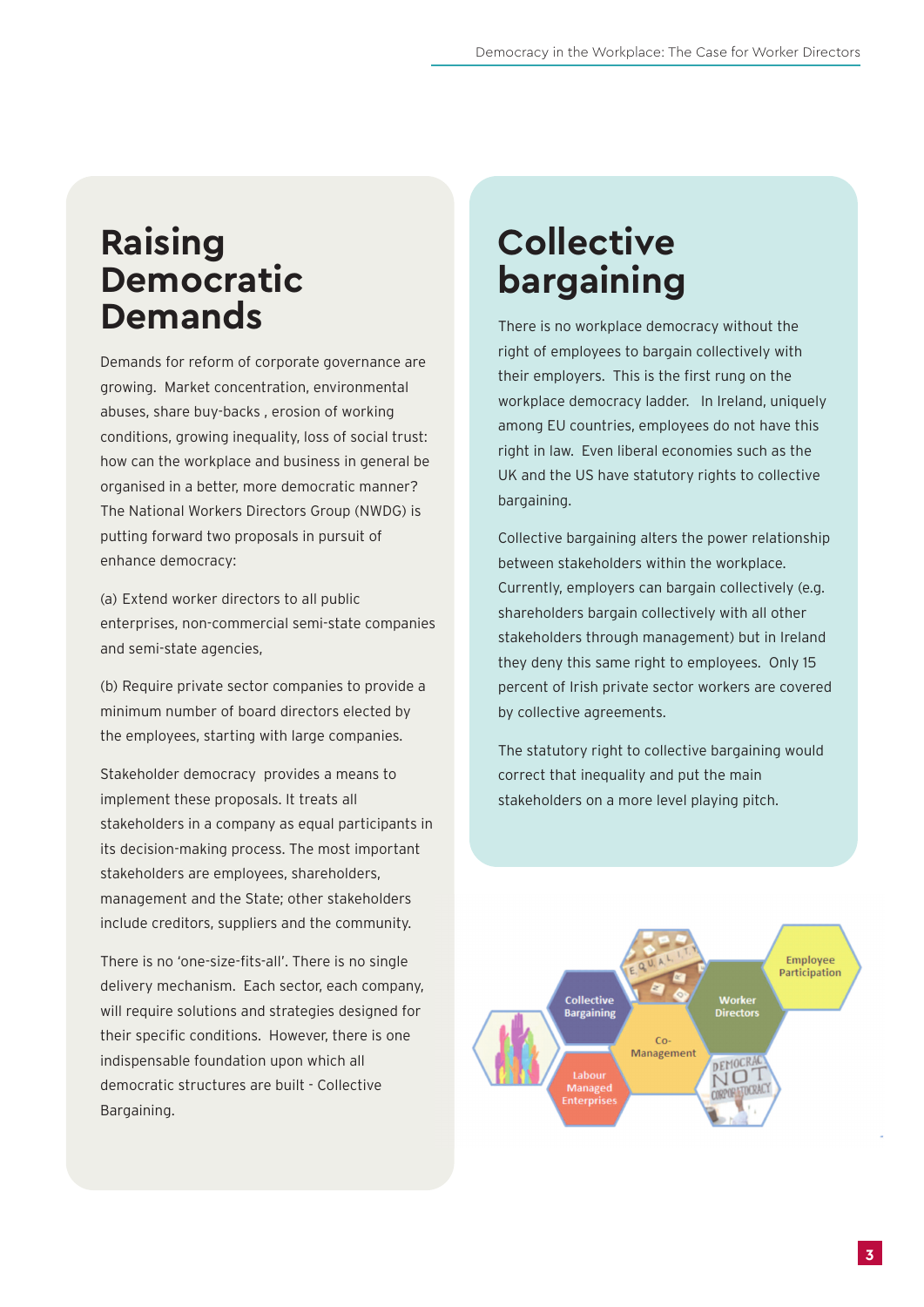**Pyramid of Workplace Democracy** 



#### **A Superior Business Model**

Stakeholder democracy is <sup>a</sup> superior business model to the traditional hierarchical, top-down management structure. Studies show that collective bargaining and employee participation result in higher productivity levels in companies. For instance, the National Centre for Partnership and Performance found that firms with collective bargaining and high employee involvement in decision-making are up to 25 percent more productive than like-for-like firms with no trade union presence and low employee involvement.

| <b>National Centre for Partnership and Performance</b>     |                                                    |  |
|------------------------------------------------------------|----------------------------------------------------|--|
| <b>Workplace Characteristic</b>                            | <b>Impact on Productivity</b>                      |  |
| <b>Scenario 1:</b><br>Non-Union<br><b>Low Involvement</b>  | <b>Productivity baseline</b>                       |  |
| <b>Scenario 2:</b><br>Union<br>Low Involvement             | Productivity decreases by<br>15% below baseline    |  |
| <b>Scenario 3:</b><br>Non-Union<br><b>High Involvement</b> | <b>Productivity increases 11%</b><br>over baseline |  |
| <b>Scenario 4:</b><br>Union<br><b>High Involvement</b>     | <b>Productivity increases 20%</b><br>over baseline |  |

#### **A Superior Social Model**

Collective bargaining has <sup>a</sup> significant social impact. For instance, in Ireland trade union membership and collective bargaining leads to <sup>a</sup> wage premium of up to 10%. Working conditions (social benefits, reduced gender pay gap, work/life balance) all show significant improvement in workplaces with collective agreements. Further, in organised workplaces wage differentials are narrowed with particular benefit to low-average income earners, which has <sup>a</sup> positive impact on the wider economy.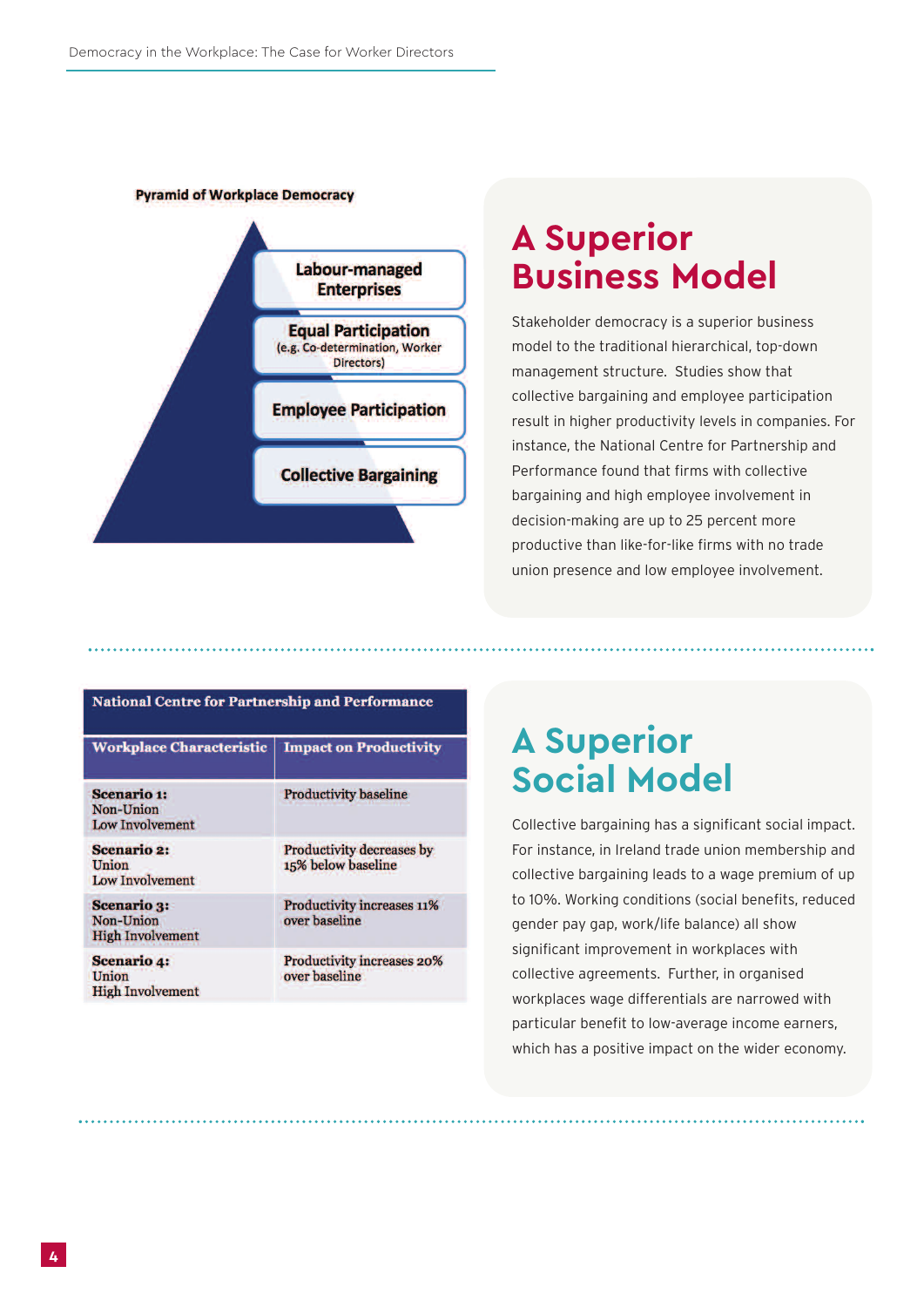#### **A Participatory Model**

Employees who are members of trade unions show higher levels of political and social participation. Whether it is election turnout or community involvement, participation in one sphere – the workplace – enhances participation in others. Further, union membership and workplace engagement foster a more politically and socially informed electorate. This is the impact of democracy – it spreads out as people experience the benefits of participation.

**The Central Bank stated that greater gender diversity on the boards of financial institutions (i.e. more women on the boards) has been proven to improve corporate performance. They even went so far as to threaten quotas if firms don't diversify their boards. We agree – greater diversity improves performance. It has also been proven that greater diversity of employees on the boards and in the management of firms similarly improves performance. This is why stakeholder democracy matters.**

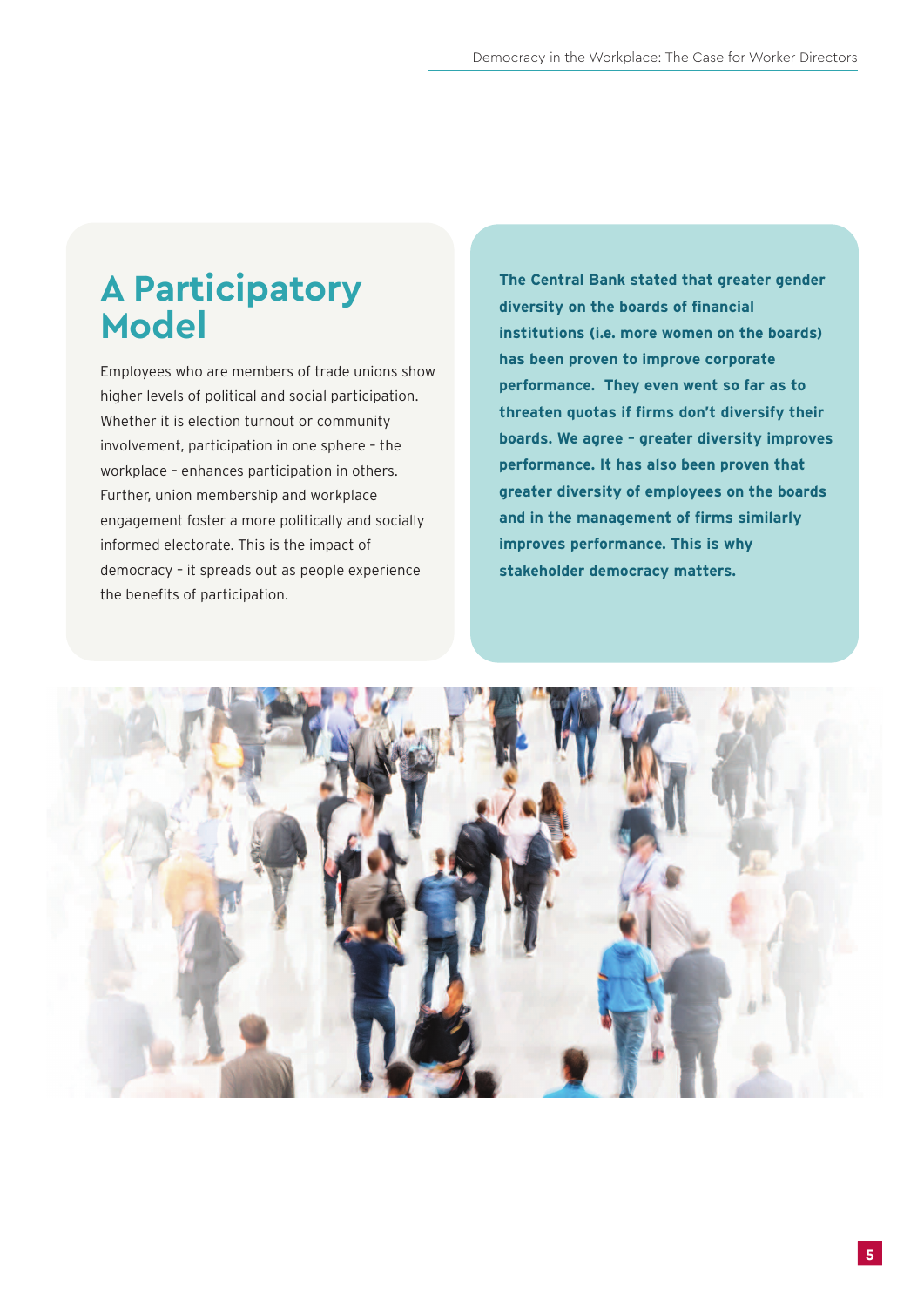# **Enhanced Democracy: Worker Directors**

While there is no one model of stakeholder democracy, worker directors – or Board Level Employee Representation - are one of the more publicly visible forms of democratic organisation. Rooted in collective bargaining, worker directors are a common feature in many European countries.

| <b>Statutory Provisions for Board Level Employee Representation</b>                                                                                   |                                                         |                                                                                        |  |
|-------------------------------------------------------------------------------------------------------------------------------------------------------|---------------------------------------------------------|----------------------------------------------------------------------------------------|--|
| <b>Worker Directors in Private</b><br>and Public Sector                                                                                               | <b>Worker Directors in Public</b><br><b>Sector Only</b> | <b>No Provision for Worker</b><br><b>Directors</b>                                     |  |
| Austria, Czech Republic,<br>Denmark, Germany, Finland,<br>France, Hungary, Luxembourg,<br>Norway, Netherlands, Poland*,<br>Sweden, Slovenia, Slovakia | Spain, Greece, Ireland, Portugal                        | Belgium, Bulgaria, Cyprus,<br>Estonia, Italy, Lithuania, Latvia,<br>Malta, Romania, UK |  |
| * Privatised companies only                                                                                                                           |                                                         |                                                                                        |  |

In the majority of countries, Worker Directors are present in both private and public sector companies (in some of these, there is a dualistic corporate governance structure with a management board and supervisory board; Ireland has a monistic structure – a single board of directors).

However, there are considerable variations in the provisions for Workers Directors. In Denmark, companies with more than 35 employees have Board Level Employee Representation; in Finland, 150; in Luxembourg, 1,000. Worker Directors can make up between one-quarter and one-third of the board, while the Worker directors can be elected by all employees or the relevant Works Council.

Ireland has only very limited provision for Worker directors. They are restricted to some, but not all, public enterprises. Private sector companies are not required to have worker directors.

**'Nobody nowadays regards the operation of an important industrial undertaking as being the exclusive private concern of its owners. Rather, each such undertaking is looked upon as a national asset contributing to the country's economic and social advancement . . .'** *Sean Lemass (1957)*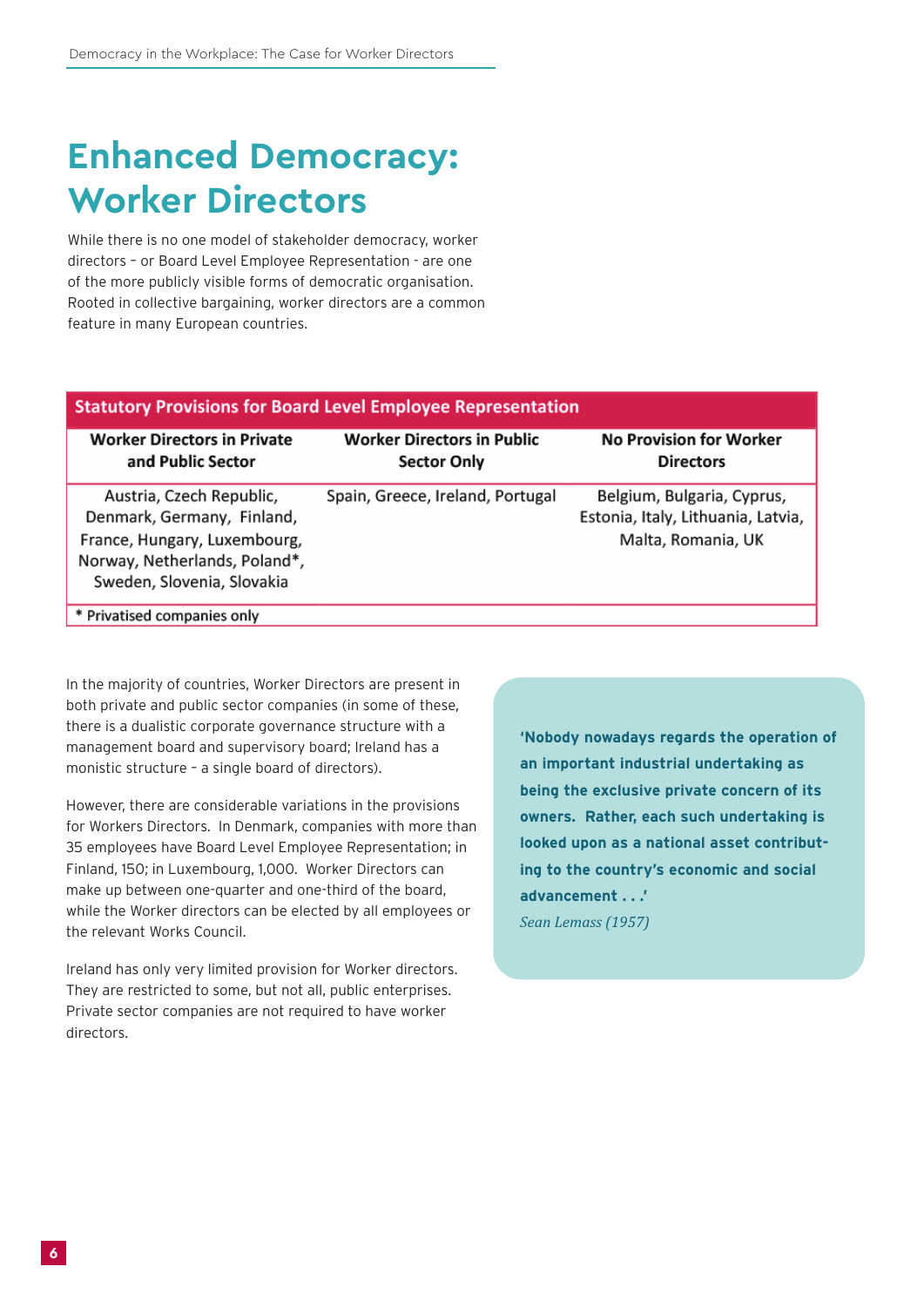## **The Impact of Worker Directors on Firm Performance**

There is some dispute over the impact of worker directors on company performance. Numerous studies have attempted to capture the benefit at enterprise level. Much will depend on the model of representation and the industrial, business and social culture of the country in question. However, a survey of the literature suggests that of 28 studies, only seven showed negative results (and not all these impact on productivity).

Another survey stated that 'taken collectively, research provides fairly conclusive evidence on the main effects of employee involvement . . . there is consistent evidence from studies using a wide range of methodologies that high involvement work practices can significantly and considerably enhance [enterprise] performance'.

Studies point to the complexity in measuring firm performance resulting from enhanced democratic corporate governance. The issues involved concern not only participation in a company's organisational structures, but control rights (the degree to which employees can exert control over decisions as opposed to merely 'being heard') and return rights (the right to benefit from increased productivity and profitability).

Nonetheless, taking national factors into account there is a considerable body of work that shows the enterprise and economic benefits of enhanced workplace democracy, including worker directors.

# **Worker Directors in Ireland**

In Ireland, worker directors are elected to the boards of public enterprises (commercial semi-states) listed by the 1977 and 1988 Workers Participation Acts, along with ad hoc legislative provisions for other public bodies. There are also provisions for sub-board information and consultation arrangements in public bodies. These only apply to companies and bodies in public ownership. There has been a reduction in worker directors given the privatisation of many public enterprises since this legislation. Further, there are newly-established public enterprises (e.g. Irish Water, Ervia) and significant public agencies (Health Services Executive) that do not have worker directors.

Worker-directors face a number of challenges. First, on many boards, there is only one worker-director which means that they can be easily isolated on the board. Second, companies and bodies can interpret fiduciary responsibility to prevent worker directors from consulting with employees, which undermines stakeholder participation and company performance.

There is no statutory requirement for worker directors on the boards of private sector companies.

If there is a relationship between enhanced democracy, including worker directors, and productivity, then Ireland would benefit significantly from a radical extension of democracy in both the public and private sectors. Productivity in the Irish domestic sector has stagnated and even fallen over the last decade. Increased stakeholder democracy could improve this performance, producing higher growth and wages.

**Workers have an interest in the long-term success of their company; their participation would encourage boards to take a long-term approach to decision-making. Worker board representation would bring people with a very different range of backgrounds and skills into the boardroom, which would help challenge 'groupthink'. TUC, 'All Aboard: Making worker representation on company boards a reality**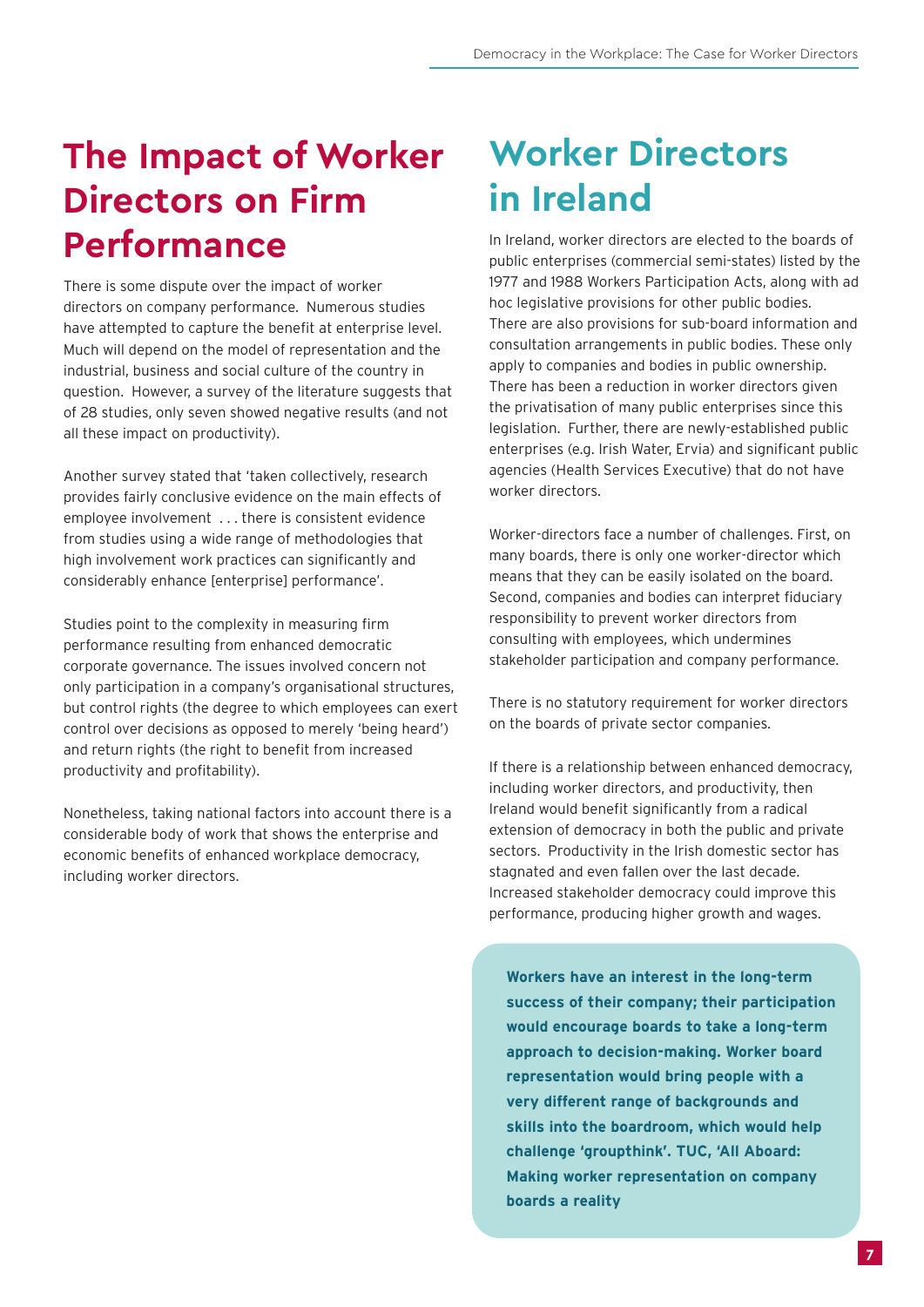# **Cultural Struggle**

Stakeholder democracy first presents itself as a cultural struggle, or a battle of ideas. Public opinion must first be won over before political and legislative majorities can be constructed.

In this respect, there are already indications that a significant number of people support enhanced workplace democracy. In the US, 53 percent support the election of worker directors on to boards of large companies with only 22 percent opposing. In the UK, 54 percent support reserving a third of the seats on company boards to workers with only 21 percent opposing. Given this, it is likely that the majority of people in Ireland would feel the same way.

Stakeholder democracy can be presented as a rightsbased demand, based on individual human rights or on democratic imperatives. However, any rights-based argument will have to convince the debate that it is a superior economic and business model. Without that, rights-based arguments can be marginalised as an abstraction, or dealt with in only a superficial manner.

Therefore, while all arguments must be utilised, a key battleground will be the instrumental benefits – that is, the specific benefits stakeholder democracy brings to the economy, society and the firm. In doing this, we must reframe the very idea and practice of the company.

# **Social Space**

It is widely held that shareholders own the company. However, this is incorrect. Legal and business theory, along with judicial rulings, assert that shareholders do not own the company in which they have shares. According to the UK Court of Appeals:

' . . . shareholders are not, in the eyes of the law, part owners of the company.'

The company is better understood as 'an aggregation of people bound together by a complex web of contractual relationships' – underpinned by legislative protection.

We must reframe the company as a 'social space' where stakeholders combine in a co-operative effort to produce goods or services. This space is not owned but it is controlled. This control is politically constructed. Limited liability, fiduciary duties, election of boards of directors, the rights and responsibilities of the particular stakeholders – these are all laid down in law and can be changed in law. What is constructed can be reconstructed.

This is not a mere abstraction. Using this framwork, we can shift the debate to whether control by certain stakeholders at the expense of others is in the best interests of the company; or whether the exercise of that control in certain circumstances benefits the company.

Take the example of employees who take industrial action over the right to bargain collectively. The trope is familiar: workers strike against the company; management defends company interests. However, if collective bargaining, worker directors and enhanced workplace democracy lead to higher productivity, then management is acting against the objective interests of the company. They may be acting for self-interested reasons in defence of their status or working through their ideological orientation or trapped in managerial inertia. Loss of revenue, brand quality and productivity may be the outcome of the management's negative decision; whereas accepting workers' rights could lead to a better, alternative outcome. Industrial action in pursuit of stakeholder justice – within the context of firm performance - can tell a different story.

**'If I own an object I can use it, or not use it, sell it, rent it, give it to others, throw it away and appeal to the police if a thief misappropriates it . . . But shares give their holders no right of possession and no right of use. If shareholders go to the company premises, they will more likely than not be turned away. They have no more right than other customers to the services of the business they "own". The company's actions are not their responsibility, and corporate assets cannot be used to satisfy their debts. Shareholders do not have the right to manage the company in which they hold an interest, and even their right to appoint the people who do is largely theoretical.'** *John Kay, Financial Times*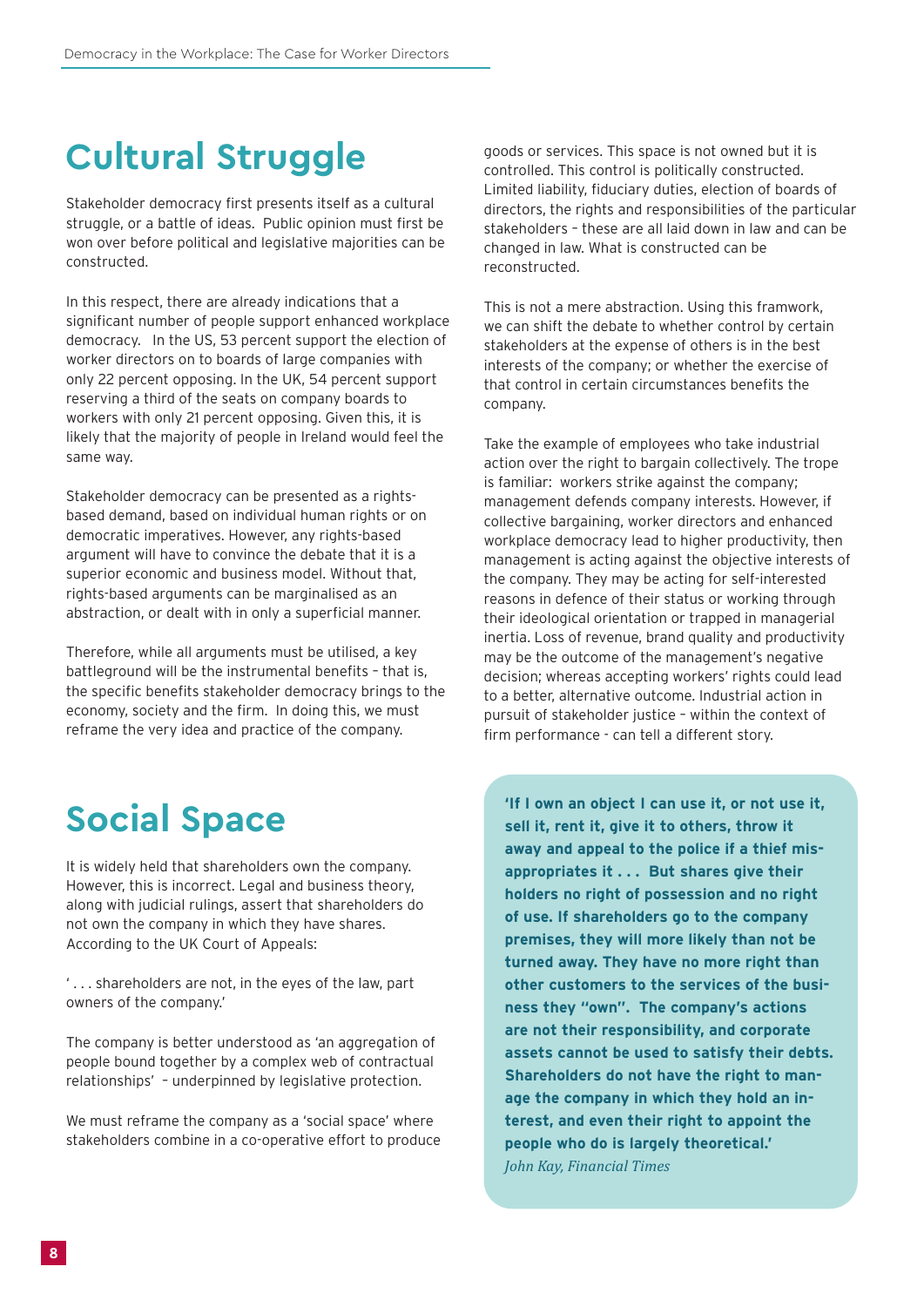# **Opening the Door**

Arguments for enhanced democracy in the workplace can open the door to a larger democratic discourse in the public debate. From collective bargaining to highperformance employee participation, worker directors and co-determination, employee shareholding and labourmanaged enterprises, the range of forms shows how flexible democracy in the workplace can be, applying different models appropriately.

Stakeholder democracy extends outwards into traditional public policy and enterprise development. Grant-aiding of enterprises could be made contingent on enhanced democracy in the workplace while municipal public enterprises could provide greater economic accountability at local level (especially where workers and the community are involved in the management of the enterprise). Financial transparency of companies can provide another layer of democracy and accountability while democratic initiatives at local level (such as re-municipalisation, and the Port Allegre participatory democracy experiment) can provide concrete examples of the wealth-enhancing and participatory character of greater economic democracy.

## **Re-appropriating Democracy**

The trade union movement needs to re-appropriate the language of democracy. Many arguments used against economic democracy are the same as were used historically against the spread of political democracy (e.g. too bureaucratic, people don't have the expertise, the issues are too complex, democracy takes too long, etc.).

By reframing the arguments in a democratic language, showing the benefits of greater worker participation, we can capture the 'common sense' ground and present the trade unions as they truly are – agencies of working people. And given its visibility, worker directors should be a key demand in contesting this ground.

The National Workers Directors Group makes two demands to be pursued by the trade union movement:

Campaign to extend worker directors to all public enterprises, non-commercial semi-state companies and semi-state agencies, ensuring one-third of the board (or at least two places) are reserved for worker directors with a comprehensive protocol to allow worker directors to communicate directly with employees on board matters

Campaign to require companies to have a minimum of one-third board directors elected by the employees, starting with large companies.

If the goal is to improve productivity and efficiency in the public sector, then the extension of worker directors to all state bodies is a crucial element. This should not be undermined by isolating individual worker directors or preventing them from engaging directly with employees. This only prevents the accumulated knowledge capital that employees possess from exerting an optimal benefit on the company or agency.

When extended to the private sector there are other challenges. There are over 500 large companies (i.e. companies employing 250 or more) in the market economy in Ireland, with more large companies operating in non-market sectors such as health, education, and arts and recreation. Ireland has a very large proportion of multi-national companies and companies which are dedicated to the domestic economy but incorporated in other jurisdictions (in many cases to hide their financial accounts and reduce accountability). Particular strategies will have to be devised in order to apply the policy of worker directors to global companies even as trade unionists, in the first instance, campaign on the basic principle.

This is not intended to replace or subordinate other democratic demands. It is to complement the range of arguments in the cultural debate and assist in advancing the wider agenda of the trade union movement. For instance, the demand for worker directors raises questions over the role of collective bargaining, just as the demand for collective bargaining raises the issue of extending democracy in corporate governance.

Democracy should be the key demand for trade unionists and all progressives. In this way, we can lead the debate in civil society, building coalitions, providing support for other democratic initiatives and advancing on a number of fronts.

In short, democracy is nothing less than a re-thinking of how power in the economy and companies can be redistributed. This is the biggest challenge facing the trade union movement today.

> **In the US, 53 percent support the election of worker directors on to boards of large companies with only 22 percent opposing. Even among Republicans, nearly as many support worker directors as oppose them.**

**In the UK, 54 percent support reserving <sup>a</sup> third of the space on company boards to workers with only 21 percent opposing.**

**Given this, it is likely that the majority of people in Ireland feel the same way.**

**2**

**1**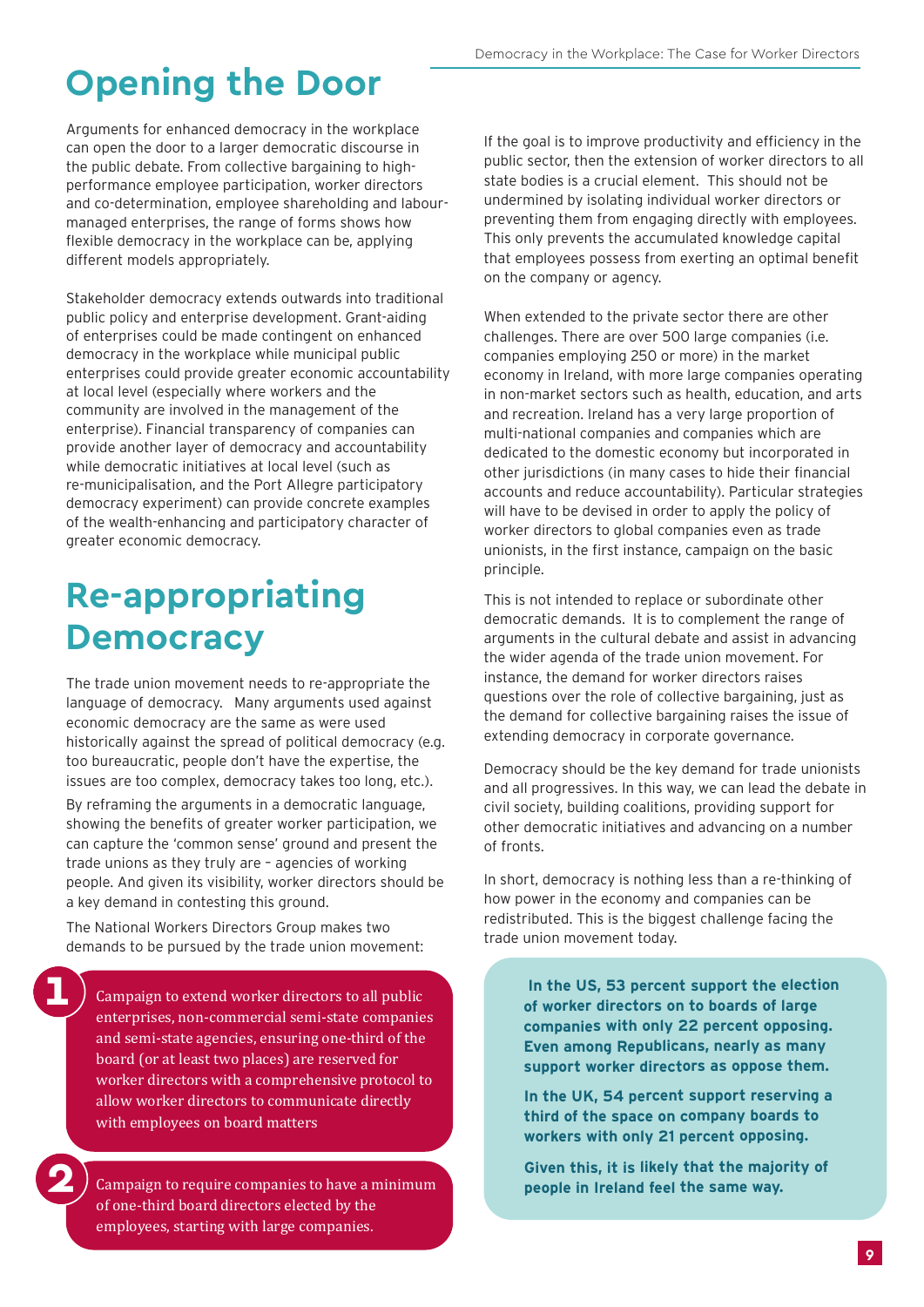i Share buy-back: where a company purchases its own shares from the marketplace. This drives up share value. The company spends money to drive up the share prices, benefiting not only shareholders but senior management with share options. It comes at the expense of company investment and employees' wages and working conditions.

 $^{\text{\tiny{\textsf{i}}}}$ Stakeholder democracy is synonymous with workplace and economic democracy, though distinct. In this report we will use all three concepts interchangeably.

 $^{\text{\tiny{III}}}$ Achieving High Performance: Partnership Works — The International Evidence, National Centre for Partnership and Performance, 2003

iv 'The Union Wage Effect and Ability Bias: Evidence from Ireland', Frank Walsh , University College Dublin

v The American Prospect: How Unions Boost Democratic Participation, September 16, 2015

vi 'How Labor Unions Increase Political Knowledge: Evidence from the United States', David McDonald, Political Behaviour, April 29, 2019

vii 'Central Bank threatens gender quotas if banks fail to boost diversity', Irish Independent, August 16, 2018

viii Irish Management, September/October 1957

ix Board-level employee representation rights in Europe Facts and trends, European Trade Union Institute, Report 121

x Employee Involvement, Consolation, and Discretion, Institute for Employment Studies, Report 427

xi The Labour Services Act 1987 provided for the appointment of worker directors to the board of FÁS and the Court Service Act 1998 provided for worker directors in the Court Service.

xii Productivity Chartpack, Department of Finance, 2018: https://assets.gov.ie/4007/071218113619- 0260299e24a04bd890da3abcdfbaee12.pdf

xiii Civic Analytics, quoted in 'Workers don't have much say in corporations. Why not give them seats on the board?', Vox, April 6, 2018

xiv Labour economic policies are popular, so why aren't Labour?, YouGov, November 12, 2019

xv Short vs. Treasury Commissioners, UK Court of Appeal, 1948

xvi Stephen Bainbridge, Who Owns the Corporation: http://www.professorbainbridge.com/professorbainbridgecom/2006/01/who-owns-the-corporation.html

xvii 'Shareholders think they own the company — they are wrong', John Kay, Financial Times, November 10, 2015

xviii Participatory democracy in Porto Alegre, The Guardian: https://www.theguardian.com/world/2012/sep/10/participatory-democracy-in-porto-alegre

xix Workers Joining Boards Can Improve Productivity, Irish Independent https://www.independent.ie/business/world/workers-joining-boards-can-lead-to-higher-productivity-34908733.html

xx Worker Participation and Productivity in Labor-Managed and Participatory Capitalist Firms: A Meta-Analysis Chris Doucouliagos: https://journals.sagepub.com/doi/abs/10.1177/001979399504900104

<sup>xxi</sup>Board Level Employee Representation, Executive Remuneration and Firm Performance, Sigurt Vitols: http://www.efesonline.org/Database%20of%20employee%20ownership/Users/2010\_ceo\_pay\_paper.pdf

xxii 'The Future of Employees' Board-Level Representation in The European Union', Katalin Bagdi, 2nd Global Conference on Business, Economics, Management and Tourism, October, 2014, Prague, Czech Republic